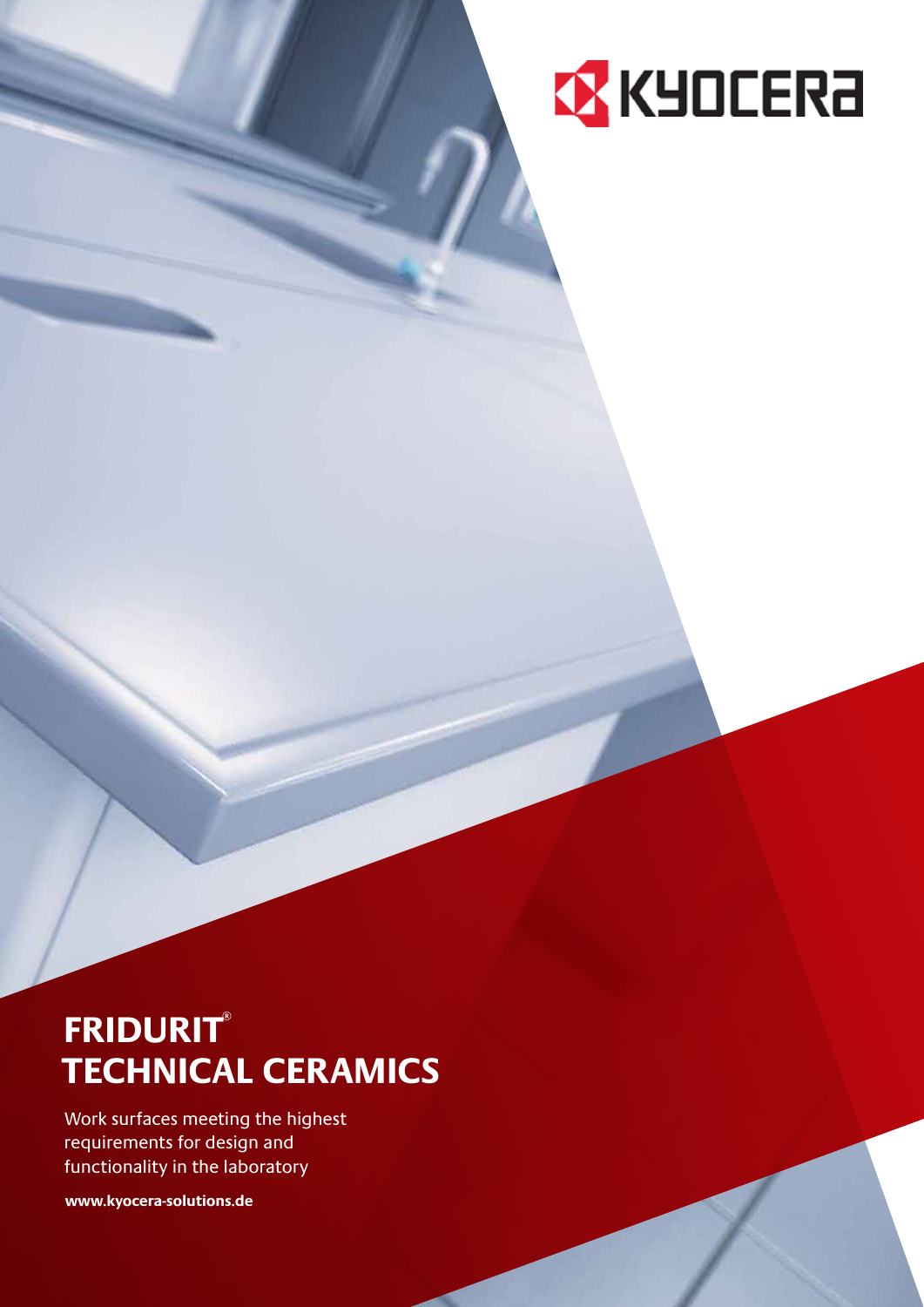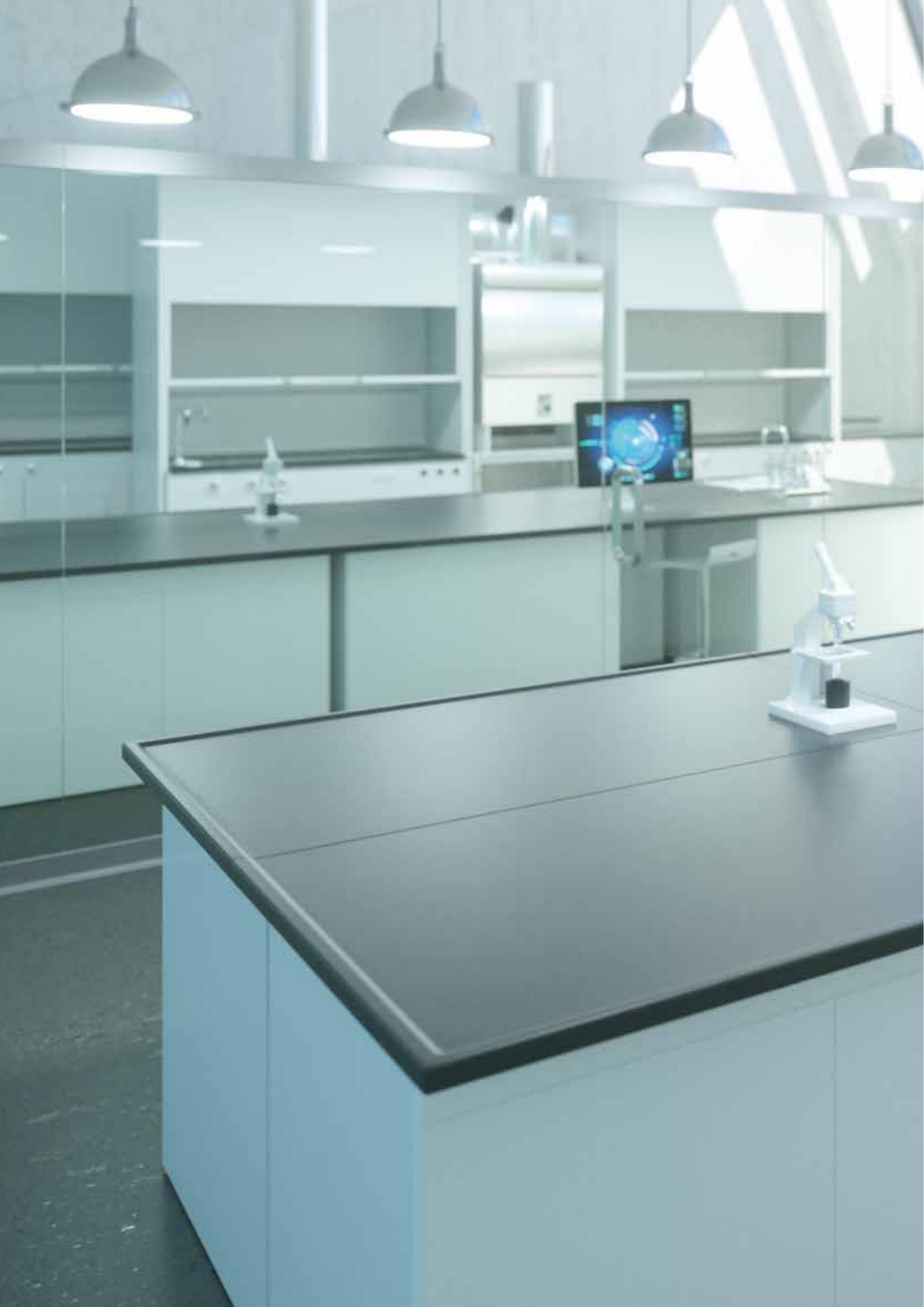# **FOR LABORATORY PERFECTION**

The requirements for quality in modern laboratories increase in accordance with the demands and standards imposed on products and services. The same applies to the environment in which tests, analyses and experiments are carried out. When kept intact, clean and hygienic, laboratory work surfaces contribute significantly to meeting these requirements. Such work environments support high-quality work and allow the necessary conditions to accomplish it. The condition of laboratory work surfaces also contributes to the overall impression of a laboratory.

FRIDURIT full-size laboratory benchtops and sinks made of Technical Ceramics have been used for many years in different laboratory applications.

The FRIDURIT Technical Ceramics surface is non-porous, offering a unique combination of chemical resistance, scratch resistance and temperature resistance.

This property profile allows the perfect work environment to be permanently maintained. The appearance of FRIDURIT laboratory worktops remains flawless even after many years of intense use.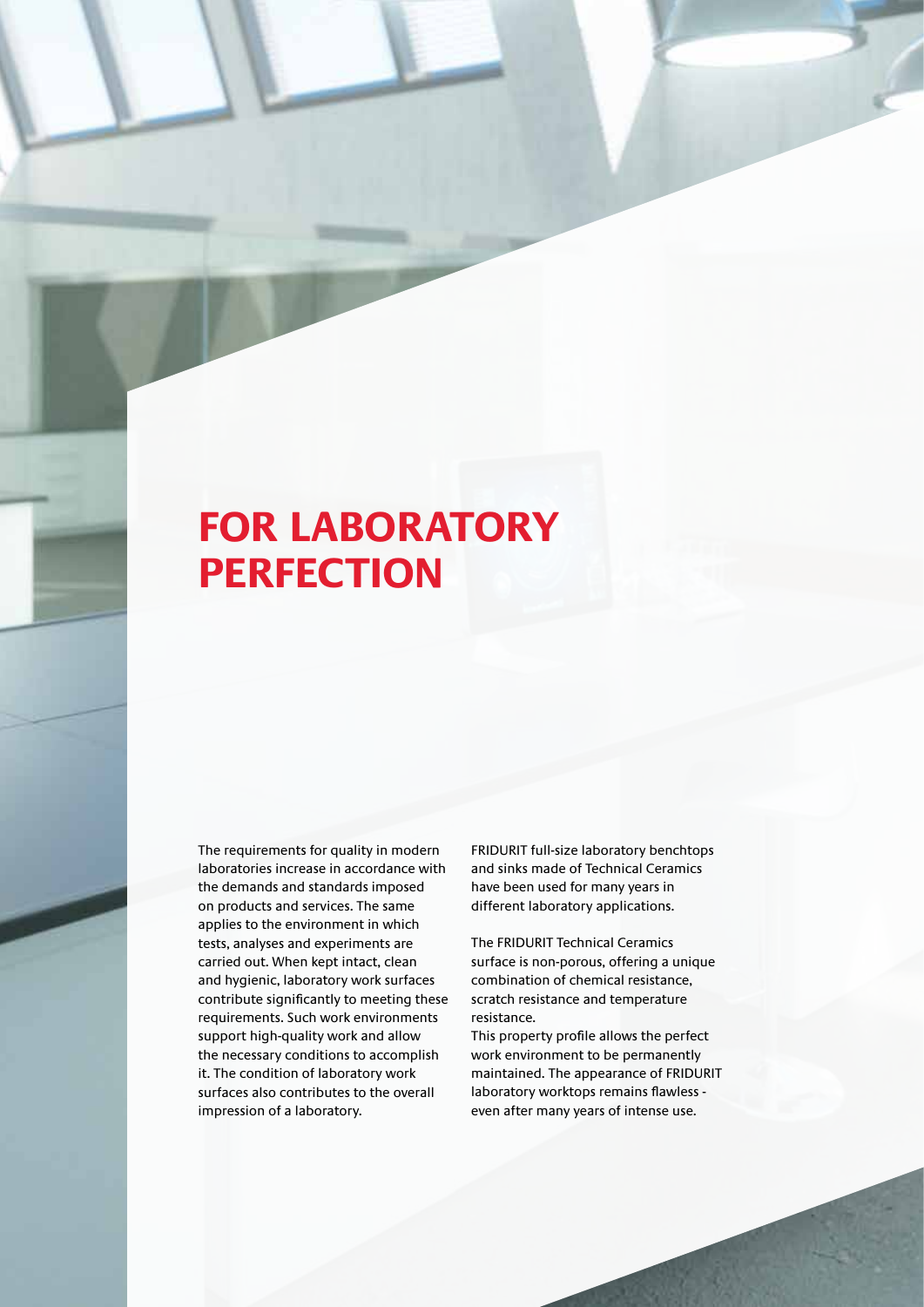# **CUSTOMISED PERFECTION**

Over many years, FRIDURIT laboratory benchtops and sinks made of Technical Ceramics have shown excellent results in a wide range of different laboratory environments. They are characterised by the highest resistance and individual design; their appearance is always like new.

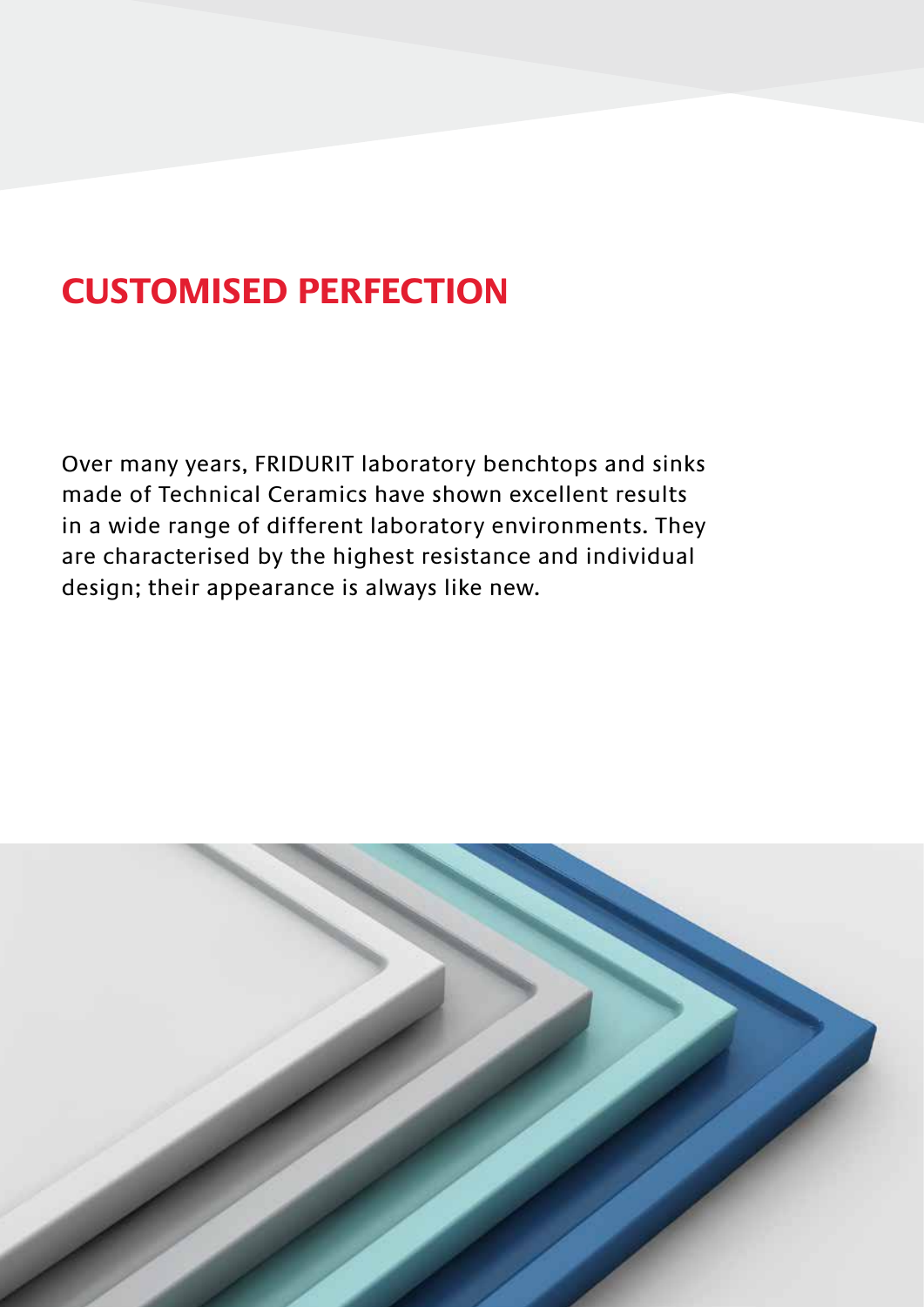Every FRIDURIT laboratory benchtop made of Technical Ceramics is produced as an individual piece and dispatched ready for mounting. All benchtops are selfsuporting, i.e. they do not require mounting on an additional base but can be placed directly on the cupboard. A four-point support is sufficient.

The FRIDURIT premium product line has an integrated ceramic marine edge which protects liquids from overflowing, offering maximum sfety and the best possible hygiene in everyday laboratory work.

The 20 mm self-supporting FRIDRIT modular laboratory benchtop is an attractive alternative without a raised ceramic edge.

FRIDURIT laboratory sinks ideally complement laboratory applictions when water and other liquids are used.

Whether your primary concern is a permanent, stable work surface or the environment, or special requirements with regard to size, shape and colour - we always guarantee the highest quality and unique design - that is customised perfection.

#### **GLAZE COLOURS**

A wide range of standard glazes and special colours is available enabling FRIDURIT laboratory benchtops and sinks made of Technical Ceramics to meet the highest aesthetic demands.

You can find a selection of available glaze colours here. Laboratory benchtops and sinks are available in plain colours.

The benchtops are also available with black-speckled glazing. Printed patterns are non-binding and a sample of the colour of the material is shown. Ceramic colour samples are available on request.

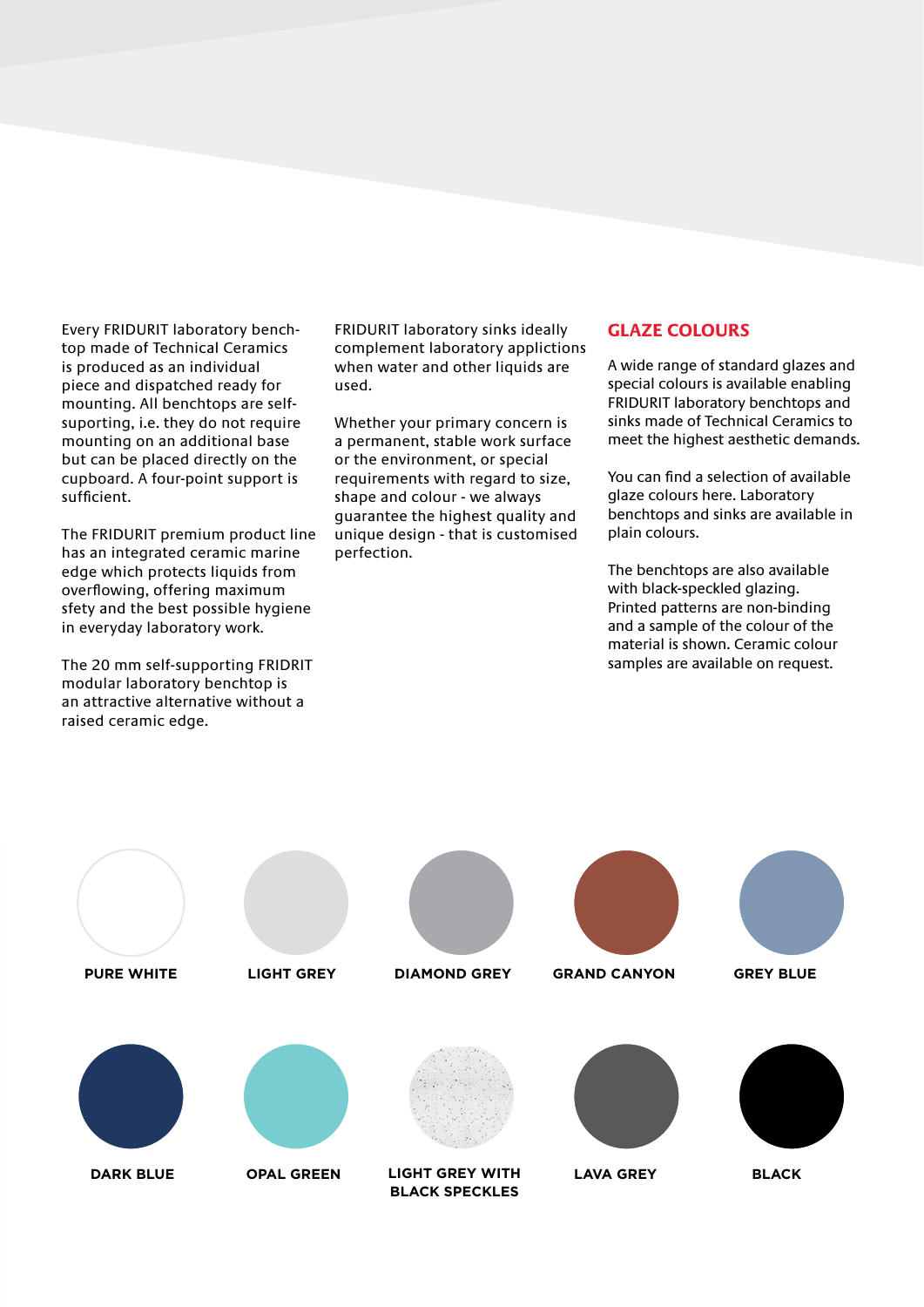# **ALWAYS LIKE NEW**

FRIDURIT Technical Ceramics show permanent resistance to exceptionally high requirements in the laboratory. The superior material density is more scratch-resistant when compared to other benchtop materials and has a non-porous surface.

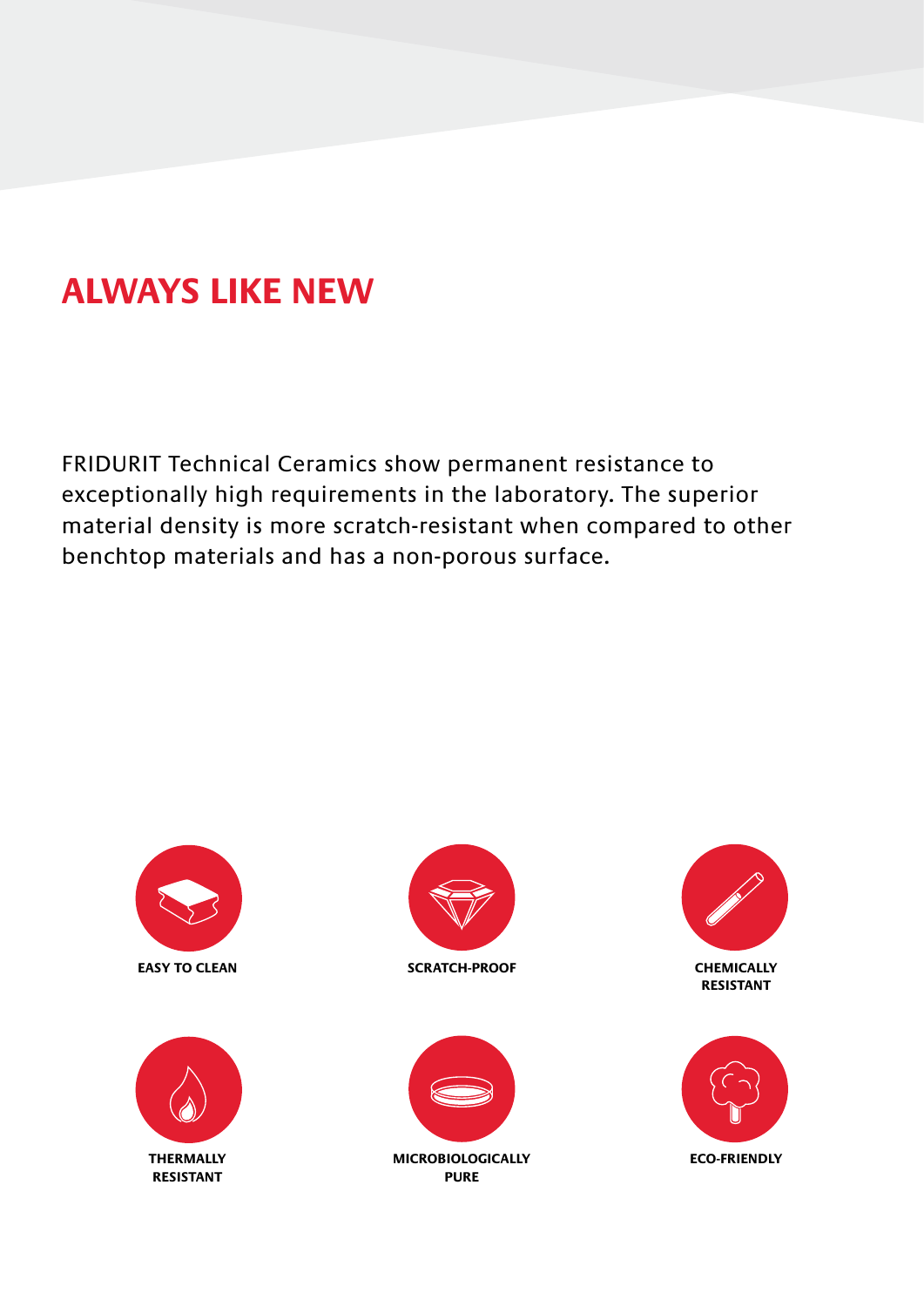**The wide spectrum of ceramic materials ranges from porcelain tableware and floor tiles to hightemperature technology used in the aerospace industry. FRIDURIT Technical Ceramics belongs to the group of technical stoneware and is used primarily in chemical and technical applications. The ceramic formulation has been optimised over many years resulting in resistant and durable material properties that meet any everyday laboratory requirements.**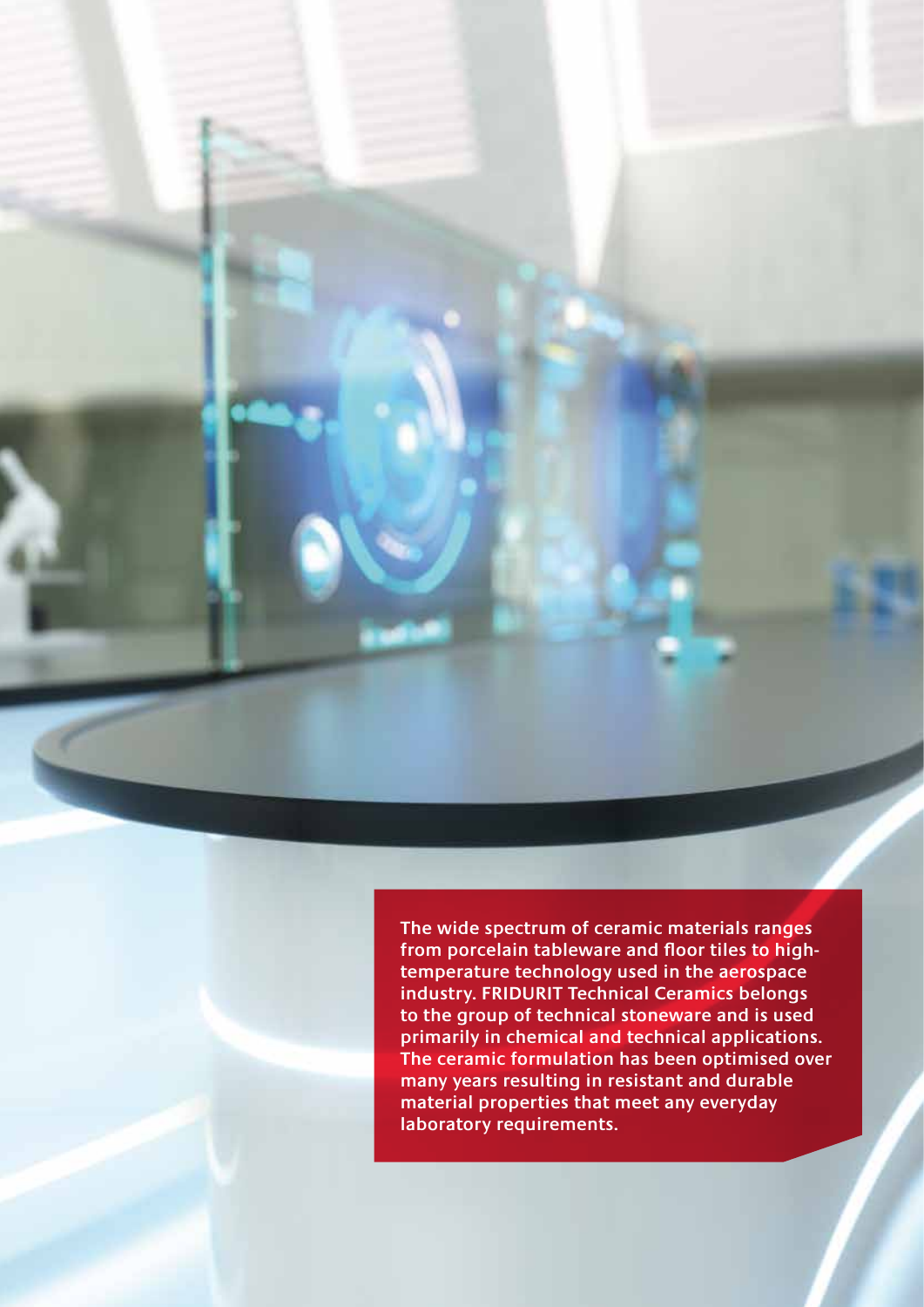# **EASY TO CLEAN**

When compared to other materials, FRIDURIT laboratory benchtops made of Technical Ceramics are exceptional when it comes to hygiene and care. Superior cleanability and robust beauty are outstanding product advantages.

Cleaning laboratory work surfaces can put extreme stress on the surface, particularly when dirt is very hard to remove. Very few materials can withstand these cleaning procedures without being damaged. FRIDURIT laboratory benchtops made of Technical Ceramics are easy to clean: colours, coatings, dirt or grease - everything can be removed without leaving any residue.

Extreme hardness and wear resistance mean that our Technical Ceramics can withstand repeated cleaning procedures using aggressive detergents and tools.

We recommend cleaning the FRI-DURIT laboratory benchtops with a sponge or cloth and conventional detergents suitable for cleaning of bathrooms.

Persistent dirt can be removed using a sponge for scrubbing glass ceramic surfaces.

Do not use detergents containing hydrofluoric acid or its compounds, as these will damage the surface.

We are at your disposal for further questions.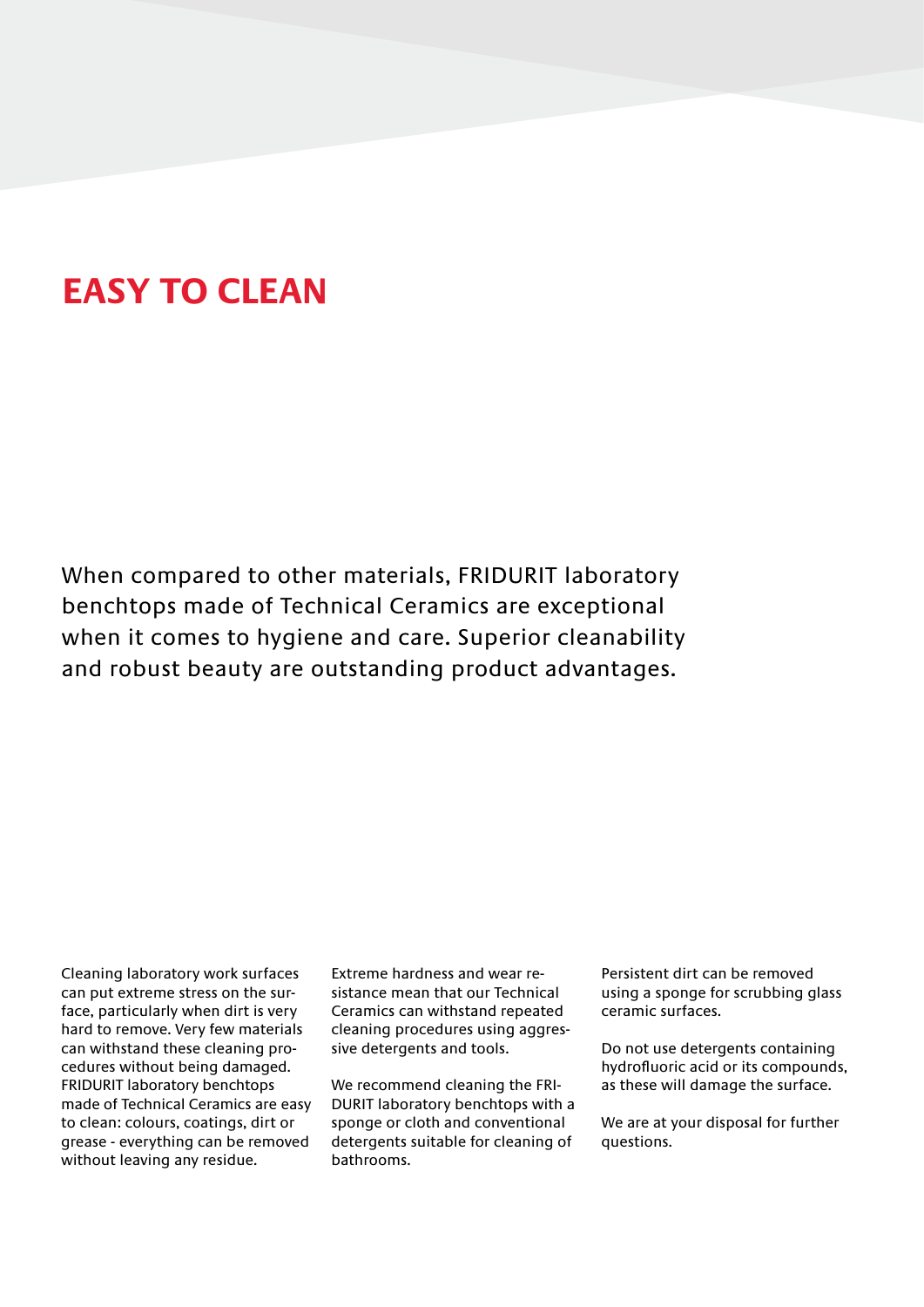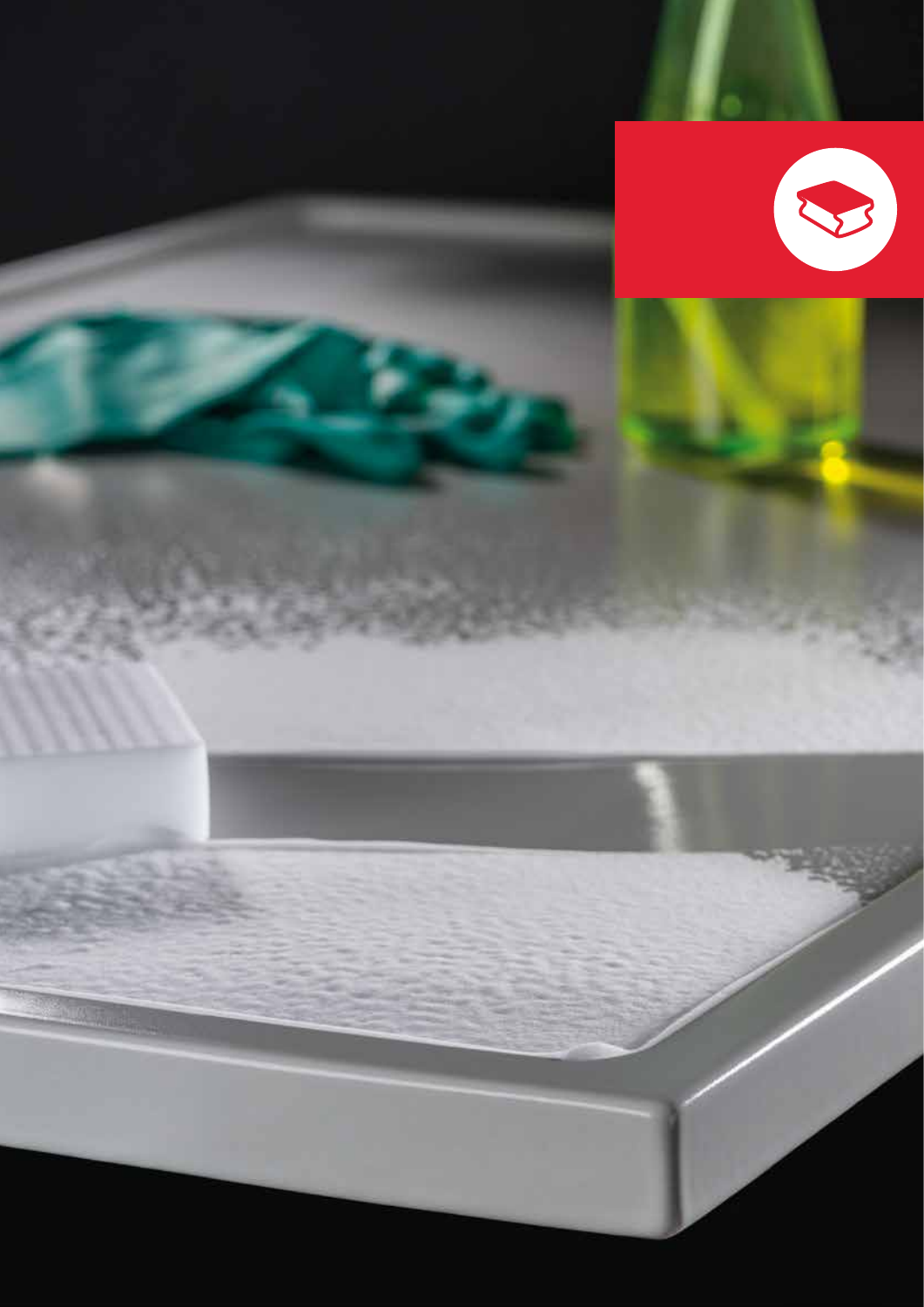# **SCRATCH-PROOF**

FRIDURIT laboratory benchtops always look like new. Their extraordinarily high scratch resistance prevents any sign of wear.

Hardness is an outstanding property of ceramic materials. Different methods such as Rockwell, Brinell, Vickers or Knoop are used to determine the hardness of a material.

Mohs Hardness is a procedure that provides a clear classification of scratch-resistance of different materials. The test is carried out by dragging the point of a material of known hardness across the surface being evaluated and trying to scratch the surface of the material.

Diamond is the hardest material with a hardness rating of 10. It can scratch any material with a smaller hardness value. A standard cutlery steel cannot damage FRIDURIT Technical Ceramics.

FRIDURIT Technical Ceramics has a hardness rating of 7.

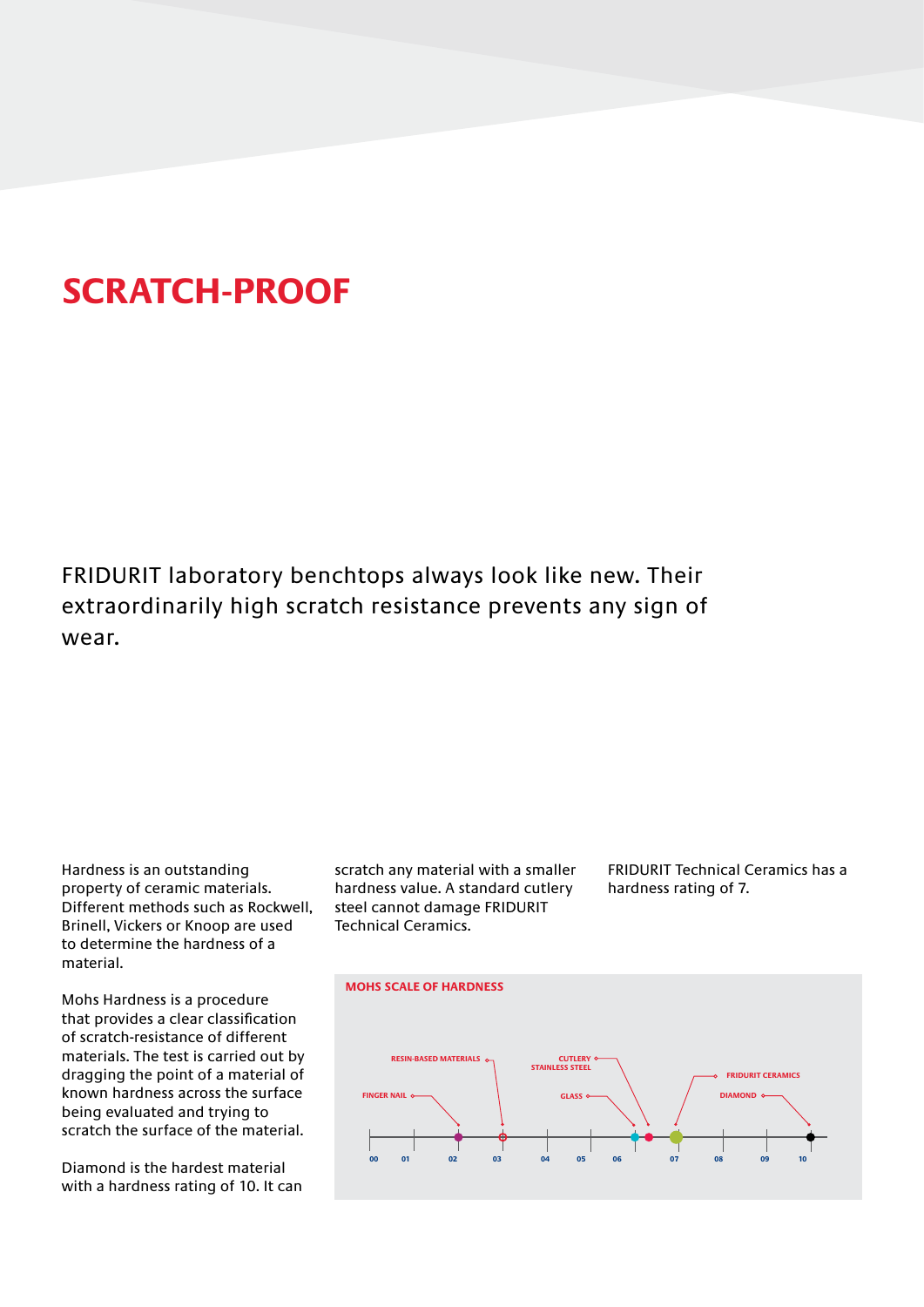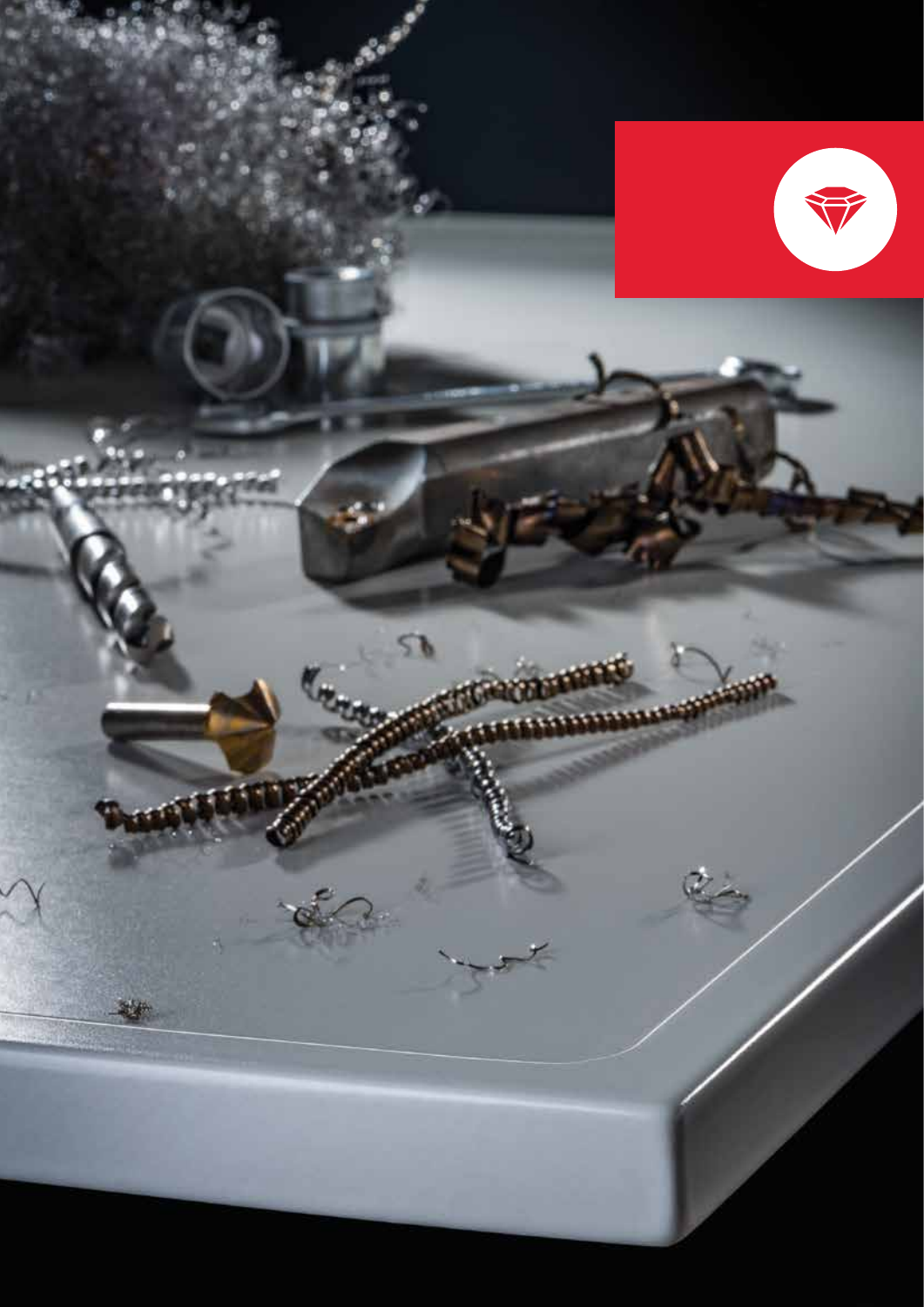# **CHEMICALLY RESISTANT**

FRIDURIT Technical Ceramics can withstand common laboratory solvents and chemicals - even at high concentrations, extreme temperatures and long exposure times.

Years of experience with technical requirements in chemical apparatus engineering allowed KYOCERA Fineceramics Solutions GmbH to enhance its expertise in providing material solutions for the most demanding conditions. FRIDURIT laboratory benchtops have been subjected to practical tests for more than 50 years and have proven their resistance in laboratories all over the world.

Chemical resistance testing of laboratory benchtop materials is proposed by SEFA (Scientific Equipment and Furniture Association). These tests expose laboratory work surfaces to a reagent for a period of 24 hours. Results are rated as "No Effect - Slight change in colour or gloss - Slight surface etching or severe staining - Corrosion, pitting or surface etching".

Many benchtop materials show significant changes when exposed to common laboratory chemicals, giving an unclean and unsightly impression. With the exception of hydrofluoric acid, FRIDURIT Technical Ceramics does not stain or lose its gloss, ensuring that surfaces are preserved in perfect condition.

The table on page 21 provides some examples showing the performance of the material.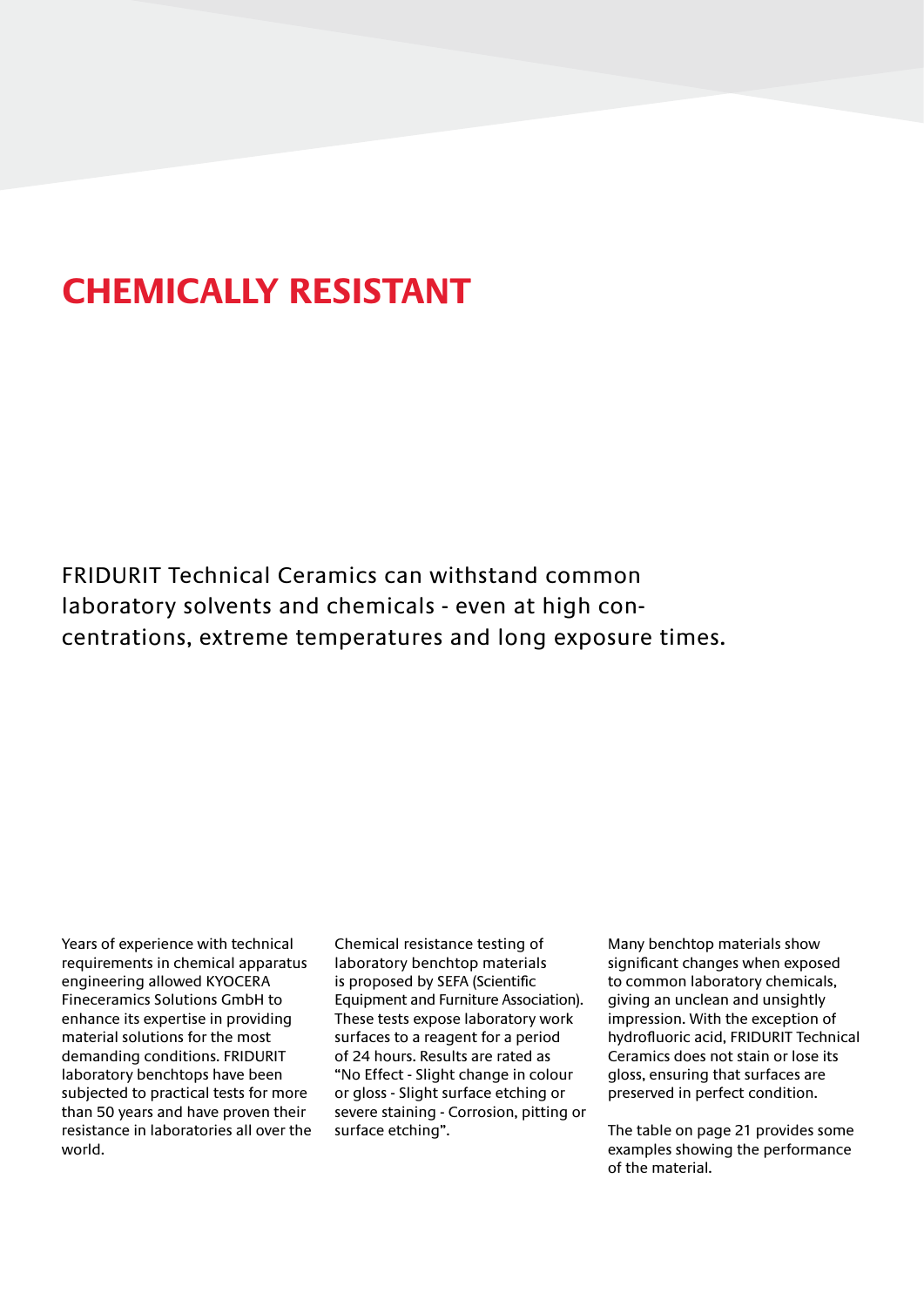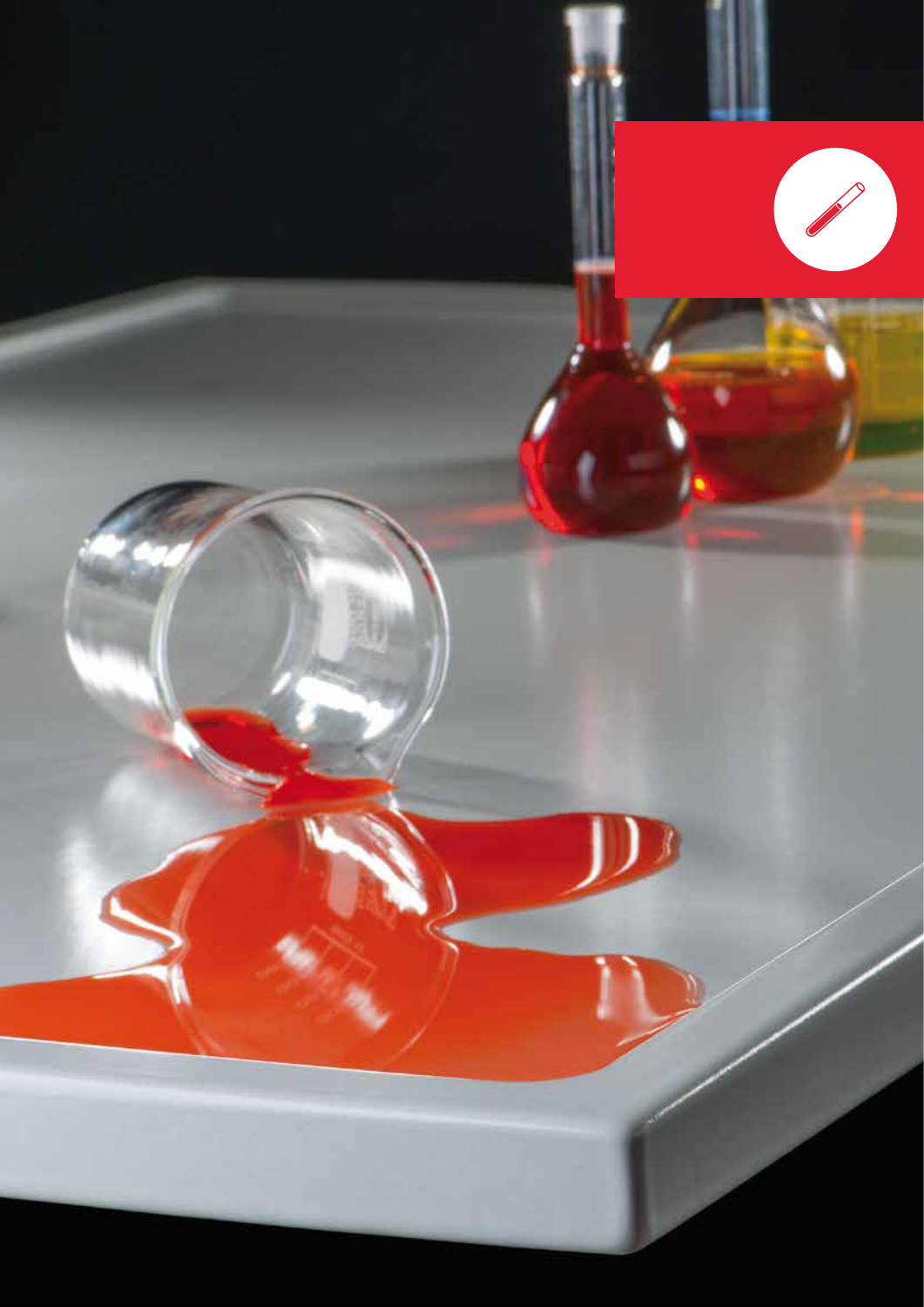### **THERMALLY RESISTANT**

An outstanding feature of ceramic materials is their temperature resistance. FRIDURIT Technical Ceramics is manufactured in a sintering process at temperatures in excess of 1200°C; it can withstand continual thermal stress without damage.

Regular laboratory activities typically require extremely high or low temperatures.

When working with Bunsen burners, hotplates or samples from furnaces and dryers, work surfaces are exposed to high temperatures. On the other hand, laboratory work surfaces must be able to withstand

nitrogen-cooled objects with temperatures below -196°C.

FRIDURIT Technical Ceramics exhibits permanent resistance to thermal influences. Its surface remains free of damage when in contact with hot crucibles or chemicals. Technical Ceramics is non-flammable and 100% fireproof.

The material is rated building material class A1 and therefore shows no risk of fire.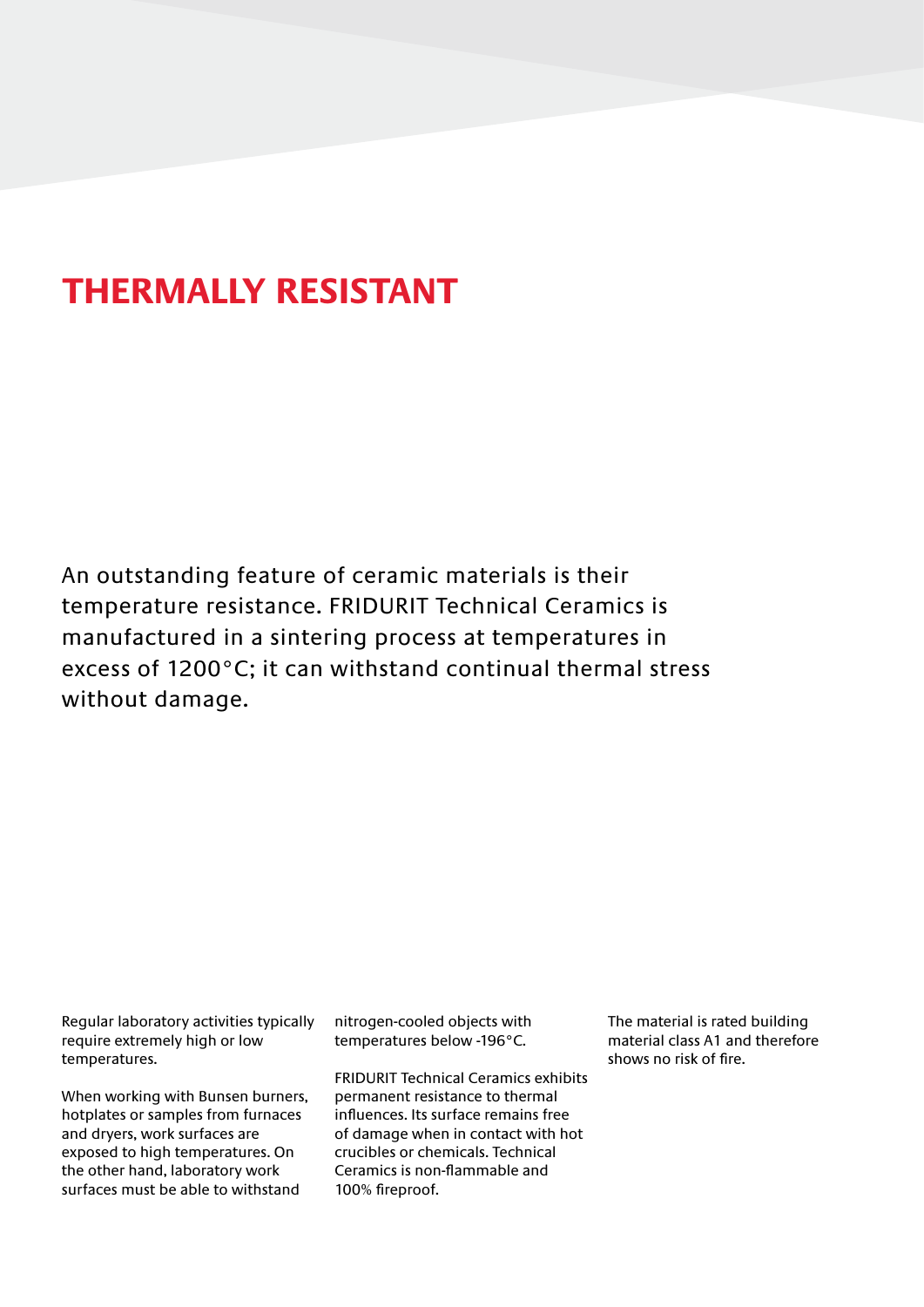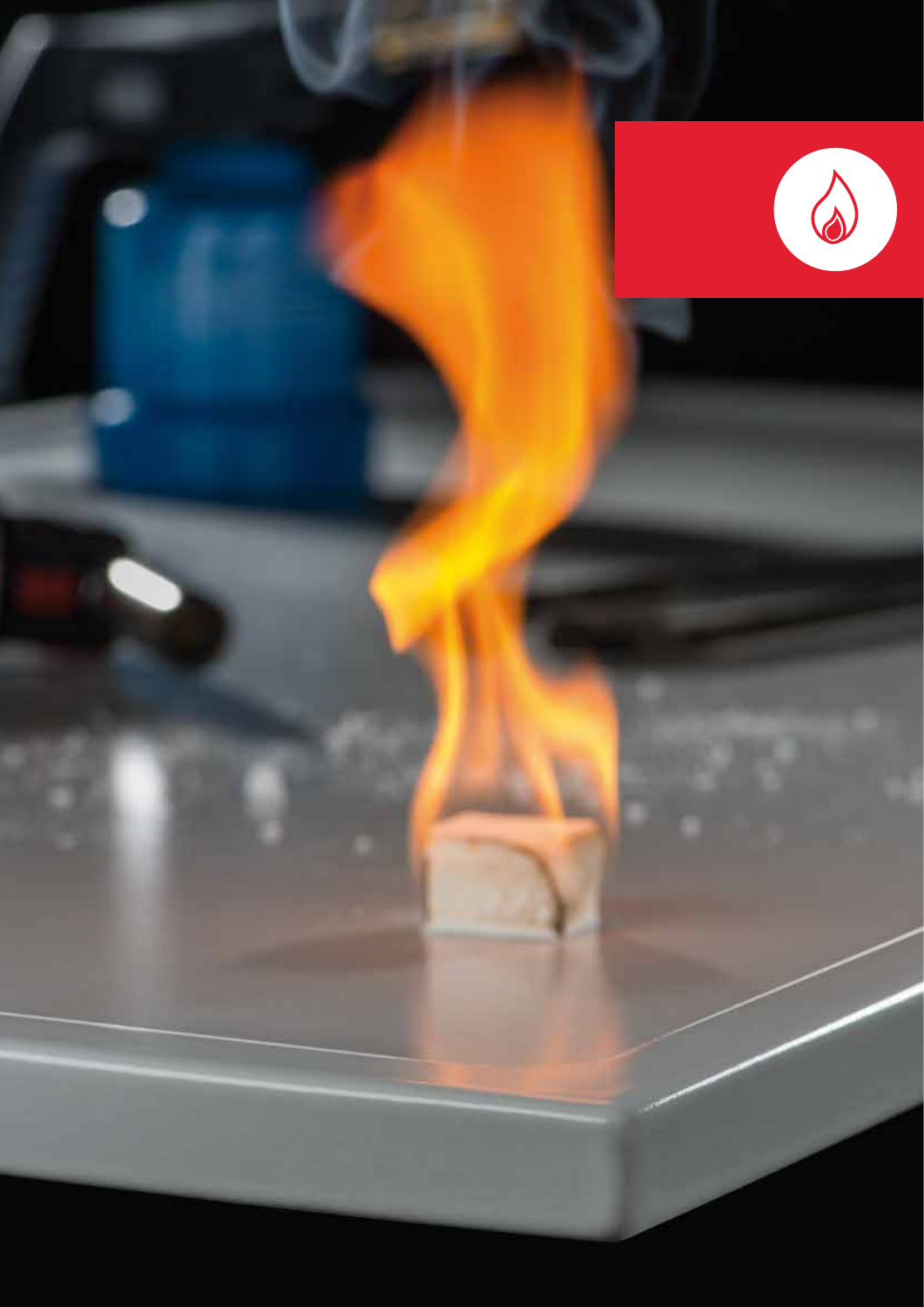### **MICROBIOLOGICALLY CLEAN**

Cleaning is crucial in laboratory applications. Laboratory benchtops made of FRIDURIT Technical Ceramics have a permanent solid surface providing the perfect working environment.

FRIDURIT work surfaces allow easy decontamination and disinfection. Their durable, scratch-resistant and non-porous surfaces do not provide a breeding ground for germs such as viruses and bacteria.

The durable soundness of work surfaces is decisive for laboratory users working with radioactive substances; it is extremely important to create conditions that guarantee reliable and safe decontamination. FRIDURIT Technical Ceramics is used in institutions where radioactivity is measured, such as the Regional Office for Environment and Radiation Protection. Such measurements may not be affected by changing radiation conditions in the working environment.

A smooth, sealed surface without damage guarantees hygienic conditions and prevents bacteria and other micro-organisms from getting into or growing on the surface. The ideal cleanability prevents the formation of nutrients on the surface.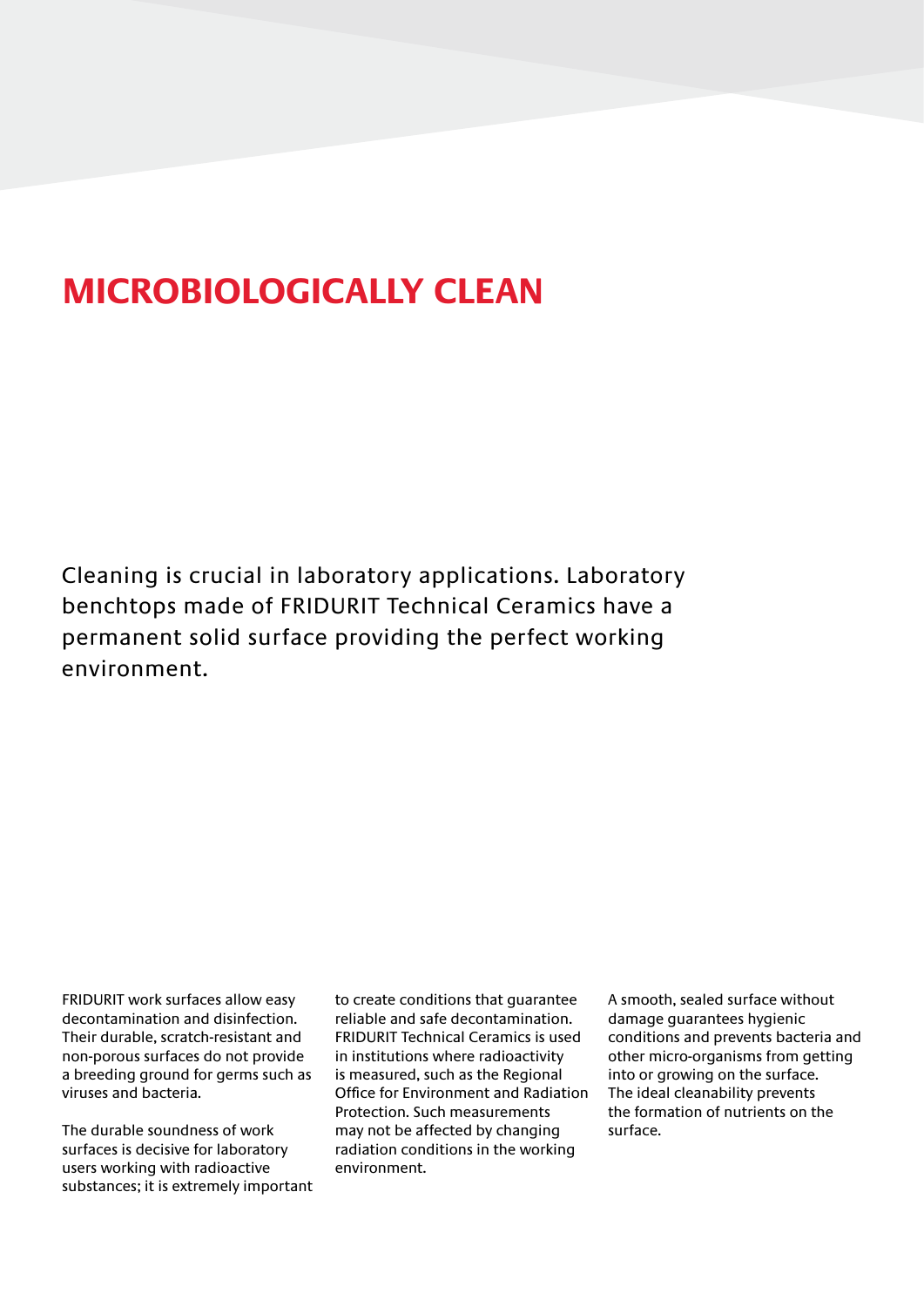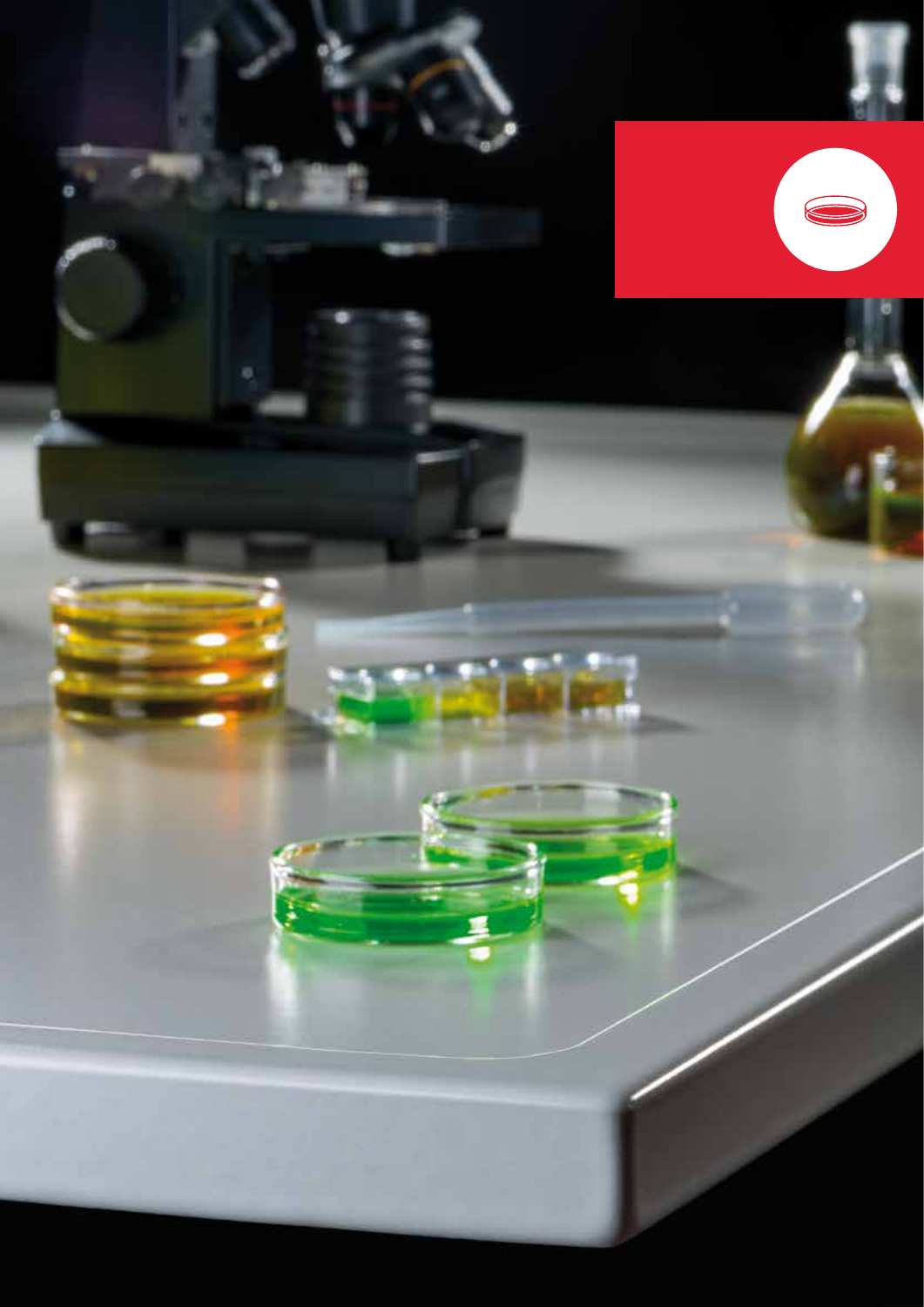### **ENVIROMENTALLY FRIENDLY**

FRIDURIT Technical Ceramics is durable, fully recyclable and therefore particularly environmentally friendly and sustainable.

A decision for FRIDURIT Laboratory Technology is a decision for environmental responsiveness. Our products meet the highest national and international standards for safety, environmental protection and sustainability in laboratory construction projects.

Our products are manufactured solely from natural and recycled raw materials from the earth such as clay, kaolin and feldspar. As such materials contain no chemical components, they can be easily recycled at any

time during the production process or disposed of after many years of use in laboratories.

FRIDURIT Technical Ceramics is a classic example of green building materials and is of great importance when implementing green building concepts. Concepts such as LEED or BREEAM increase the resource efficiency of buildings, at the same time reducing adverse effects on health and the environment. Laboratory users work on surfaces that are completely free of emissions and safe in every respect. FRIDURIT Technical Ceramics is nonflammable, reducing the risk of fire (building material class A1).

FRDURIT Technical Ceramics is produced in accordance with ISO standards for general process control (ISO 9001:2008), application of an energy management system (ISO 50001:2011) and compliance with environmentally relevant aspects (ISO 14001:2004).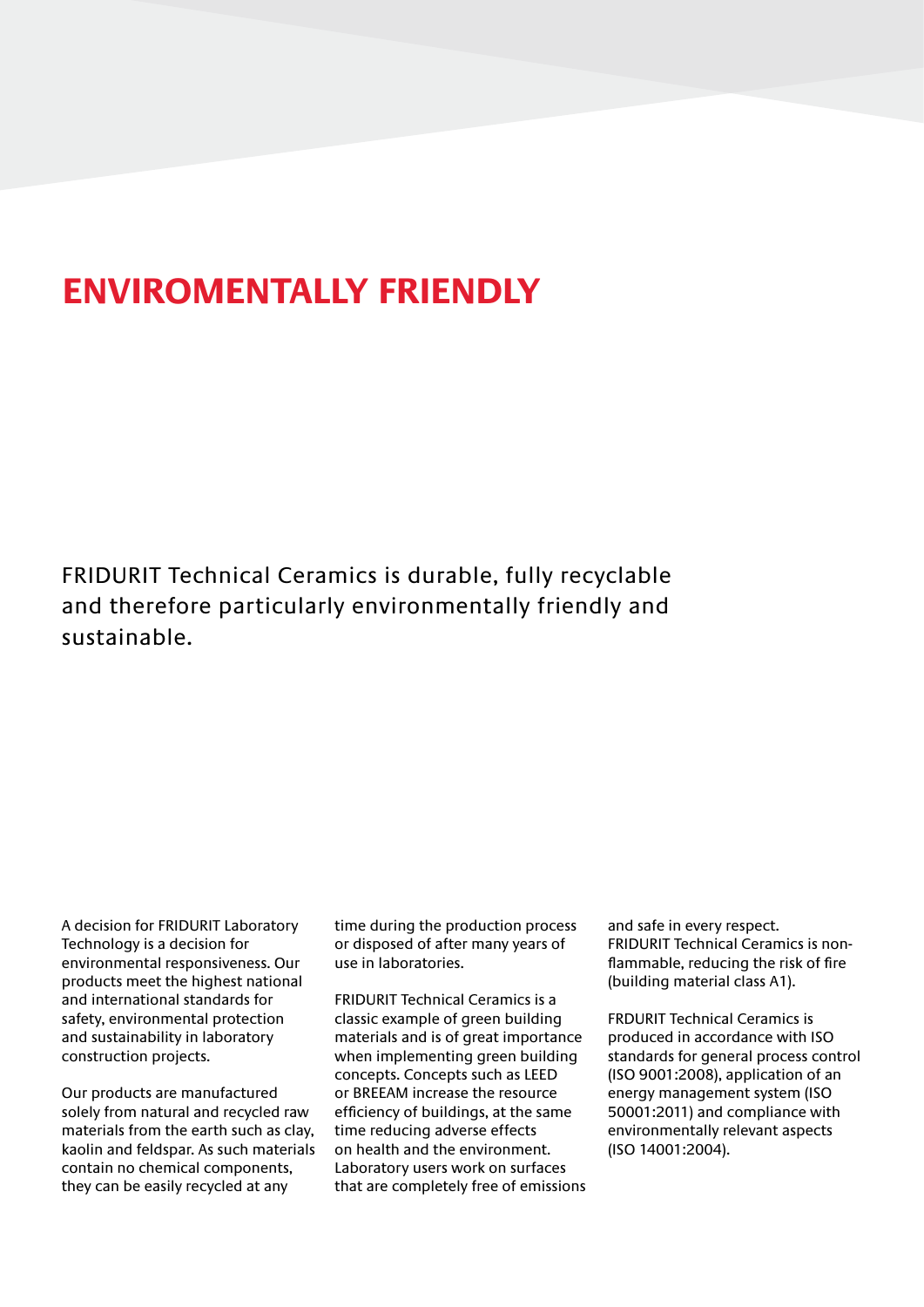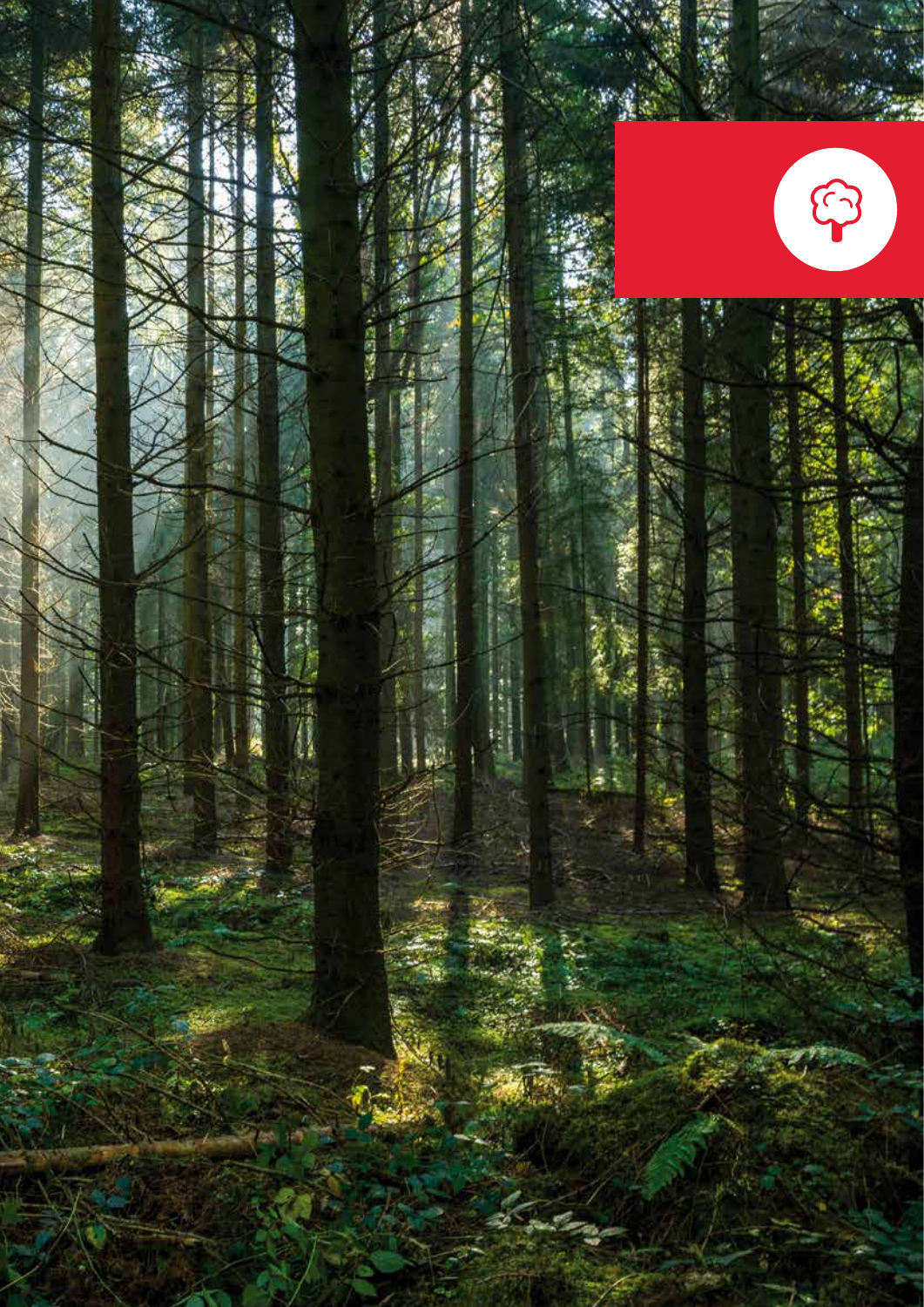# **MATERIAL PROPERTIES**

#### **PHYSICAL PROPERTIES**

| Property           | Result     | Unit              | Standard applied           |
|--------------------|------------|-------------------|----------------------------|
| Raw density        | 2.24       | g/cm <sup>3</sup> | <b>DIN EN ISO 10545-3</b>  |
| Weight             | 65         | kg/m <sup>2</sup> |                            |
| Scratch hardness   | 6          | Mohs scale        | <b>DIN EN 15771</b>        |
| Crazing resistance | no crazing |                   | <b>DIN EN ISO 10545-11</b> |
| Wear               | Class 4    |                   | <b>DIN EN ISO 10545-7</b>  |

#### **MECHANICAL PROPERTIES**

| Property                     | <b>Result</b> | Unit       | Standard applied    |
|------------------------------|---------------|------------|---------------------|
| Cold compression strength    | 159           | <b>MPa</b> | <b>DIN EN 993-5</b> |
| Bending strength             | 42.1          | $N/mm^2$   | DIN EN ISO 10545-4  |
| Static modulus of elasticity | 39            | GPa        | <b>DIN EN 993-6</b> |

#### **THERMAL PROPERTIES**

| Property                | Result                                                               | Unit     | Standard applied      |
|-------------------------|----------------------------------------------------------------------|----------|-----------------------|
| Fire load               | non-flammable, Euroclass A1                                          |          | <b>DIN EN 13501-1</b> |
| Thermal conductivity    | 1.57                                                                 | W/mK     | <b>DIN EN 821-2</b>   |
| Thermal expansion       | $5.6 \cdot 10^{-6}$<br>$5.9 \cdot 10^{-6}$<br>$25 - 400$<br>$25-800$ | $K^{-1}$ | DIN 51045-2           |
| Application temperature | up to 550 °C, temporary exposure up tp 800 °C                        |          |                       |

#### **CHEMICAL RESISTANCE**

| Property                                                                                                  | <b>Result</b>                                                    | <b>Description</b>                                                                                                                                                            | Standard applied           |
|-----------------------------------------------------------------------------------------------------------|------------------------------------------------------------------|-------------------------------------------------------------------------------------------------------------------------------------------------------------------------------|----------------------------|
| <b>Resistance to testing solutions</b><br>(e.g. solution of hydrochloric acid and<br>sodium hypochloride) | No visible effect on the test speci-<br>mens.                    | Test samples made of FRIDU-<br><b>RIT Technical Ceramics are</b><br>exposed to testing solutions.<br>The samples are examined<br>visually after a specific period<br>of time. | <b>DIN EN ISO 10545-13</b> |
| <b>Resistance to staining</b><br>(e.g. chrome green)                                                      | Stains can be completely removed<br>with hot water<br>(Class 5). |                                                                                                                                                                               | DIN EN ISO 10545-14        |

#### **OPTICAL PROPERTIES**

Silk finish surface in the current glaze colours. Other colours are available to special order. Colour samples are available on request.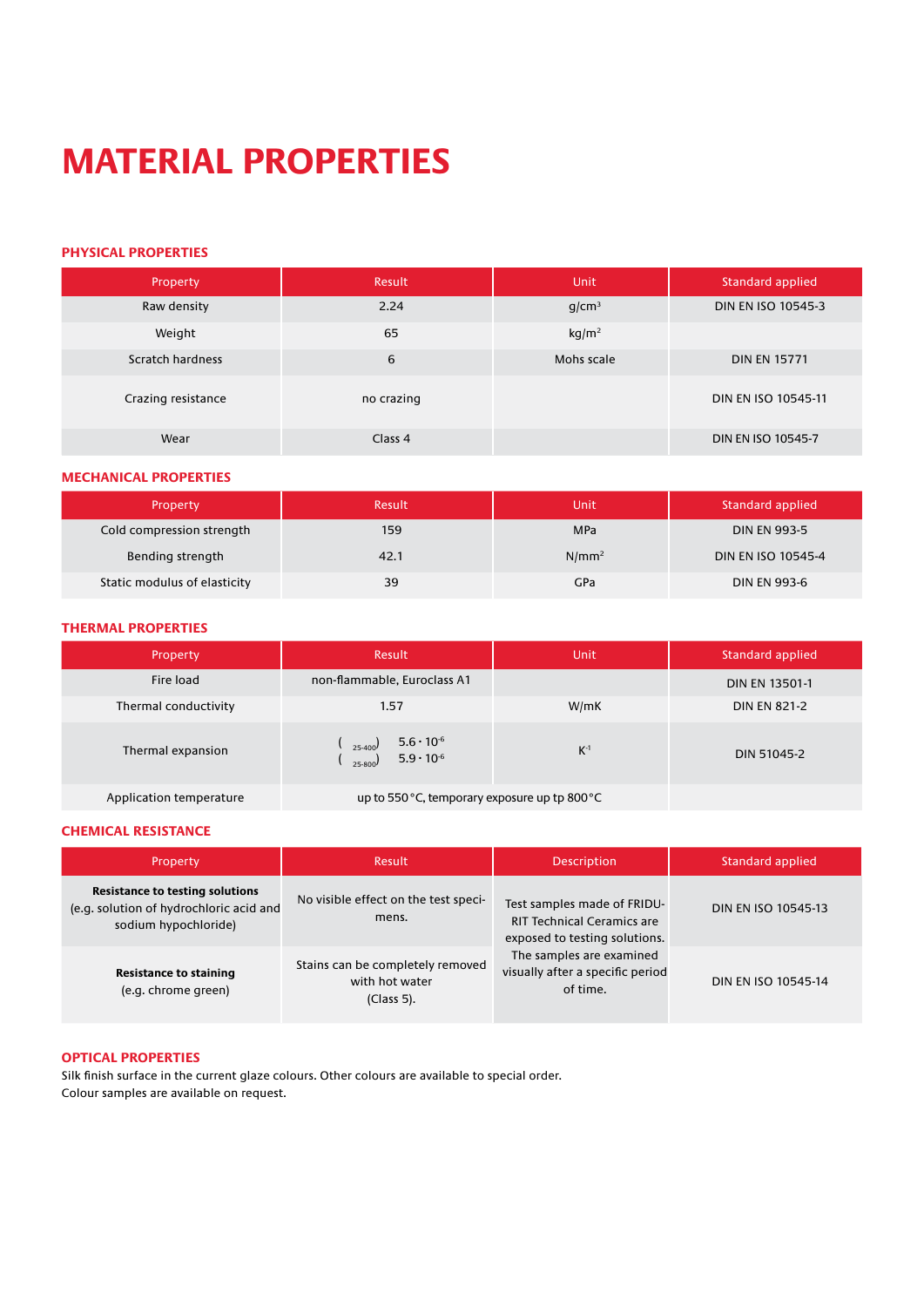# **CHEMICAL RESISTANCE**

|    | <b>Reagent</b>                | <b>Evaluation</b> |
|----|-------------------------------|-------------------|
| 01 | Acetic acid (99%)             | 0                 |
| 02 | Acetic anhydride              | 0                 |
| 03 | Acetone                       | 0                 |
| 04 | Acetonitrile                  | 0                 |
| 05 | Acidrine orange               | 0                 |
| 06 | Alizarin complexone dihydrate | 0                 |
| 07 | Ammonium hydroxide (28%)      | 0                 |
| 08 | Amylacetat                    | 0                 |
| 09 | Aniline blue, water soluble   | 0                 |
| 10 | Benzene                       | 0                 |
| 11 | <b>Butyl alcohol</b>          | 0                 |
| 12 | Carbol fuchsin                | 0                 |
| 13 | Carbon tetrachloride          | 0                 |
| 14 | Carmine                       | 0                 |
| 15 | Chloroform                    | 0                 |
| 16 | Chromium(VI) oxide (60%)      | 0                 |
| 17 | Congo red                     | 0                 |
| 18 | Copper sulphate (10%)         | 0                 |
| 19 | Cresol                        | 0                 |
| 20 | Crystal violet (gentian)      | 0                 |
| 21 | Dichlor acetic acid           | 0                 |
| 22 | Dichlormethane                | 0                 |
| 23 | Dioxane                       | 0                 |
| 24 | Eosin B                       | 0                 |
| 25 | Ethyl acetate                 | 0                 |
| 26 | Ethylalcohol                  | 0                 |
| 27 | Ethylene glycol               | 0                 |
| 28 | Ethyl ether                   | 0                 |
| 29 | Ferric(III)chloride (10%)     | 0                 |
| 30 | Formaldehyde (37%)            | 0                 |
| 31 | Formic acid (99%)             | 0                 |
| 32 | Fuchsin (basic)               | 0                 |
| 33 | Furfural                      | 0                 |
| 34 | Gasoline                      | 0                 |
| 35 | Giemsa stain                  | 0                 |
| 36 | Hydrochloric acid (10%)       | 0                 |
| 37 | Hydrochloric acid (37%)       | 0                 |
| 38 | Hydrofluoric acid             | 3.0               |
| 39 | Hydrogen peroxide             | 0                 |
| 40 | Iodine solution (0.1 N)       | 0                 |
| 41 | Iodine (crystals)             | 0                 |
| 42 | Iodine (tincture)             | 0                 |
| 43 | Malachite green oxalate       | 0                 |
|    |                               |                   |

|    | <b>Reagent</b>                              | <b>Evaluation</b> |
|----|---------------------------------------------|-------------------|
| 44 | Methylalcohol                               | 0                 |
| 45 | Methylene blue                              | 0                 |
| 46 | Methylethylketone                           | 0                 |
| 47 | Methylisobutylketone                        | 0                 |
| 48 | Methyl violet 2B                            | 0                 |
| 49 | Mono Chlorbenzene                           | 0                 |
| 50 | Naphtaline                                  | 0                 |
| 51 | n-Butyl acetate                             | 0                 |
| 52 | Nitric acid (10%)                           | 0                 |
| 53 | Nitric acid (20%)                           | 0                 |
| 54 | Nitric acid (30%)                           | 0                 |
| 55 | Nitric acid (65%)                           | 0                 |
| 56 | Nitric acid (70%)                           | 0                 |
| 57 | Nitric acid (65%) : hydrochloric acid (37%) | 0                 |
| 58 | n-Hexane                                    | 0                 |
| 59 | Perchloric acid (60%)                       | 0                 |
| 60 | Phenol                                      | 0                 |
| 61 | Phosphoric acid (85%)                       | 0                 |
| 62 | Potassium iodite (10%)                      | 0                 |
| 63 | Potassium permanganate (10%)                | 0                 |
| 64 | Safranine O                                 | 0                 |
| 65 | Silver nitrate (1%)                         | 0                 |
| 66 | Sodium chloride (10%)                       | 0                 |
| 67 | Sodium hydroxide (10%)                      | 0                 |
| 68 | Sodium hydroxide (20%)                      | 0                 |
| 69 | Sodium hydroxide (40%)                      | 0                 |
| 70 | Sodium hydroxide (flakes)                   | 0                 |
| 71 | Sodium hypochlorite (13%)                   | 0                 |
| 72 | Sudan III                                   | 0                 |
| 73 | Sulphuric acid (10%)                        | 0                 |
| 74 | Sulphuric acid (25%)                        | 0                 |
| 75 | Sulphuric acid (33%)                        | 0                 |
| 76 | Sulphuric acid (77%)                        | 0                 |
| 77 | Sulphuric acid (85%)                        | 0                 |
| 78 | Sulphuric acid (96-98%)                     | 0                 |
|    | 50% Sulphuric acid (77%):                   |                   |
| 79 | 50% Nitric acid (70%)                       | 0                 |
|    | 50% Sulphuric acid (85%):                   |                   |
| 80 | 50% Nitric acid (70%)                       | 0                 |
| 81 | Tetrahydrofurane                            | 0                 |
| 82 | Toluene                                     | 0                 |
| 83 | Trichlorethylene                            | 0                 |
| 84 | Xylene                                      | 0                 |
| 85 | Zinc chloride (saturated)                   | 0                 |

#### **EVALUATION**

- No change in colour and/or gloss
- **3.0** Clear change in colour and/or gloss and etching and/or corrosion of the surface

#### **TEST PROCEDURE**

The chemical spot test was made by applying 5 drops of each reagent to the surface of each panel. The acids, bases, salts, specific chemicals and biological stains were covered with a watch glass concave side down to confine the reagent. The spot test of the solvents was tested as follows: A cotton wool ball was saturated with the solvent and placed on the surface. The cotton wool ball was covered by an inverted wide mouth bottle to retard evaporation. At the end of the 24-hour test period the chemicals have been removed by water and customary detergents, dried and valuated..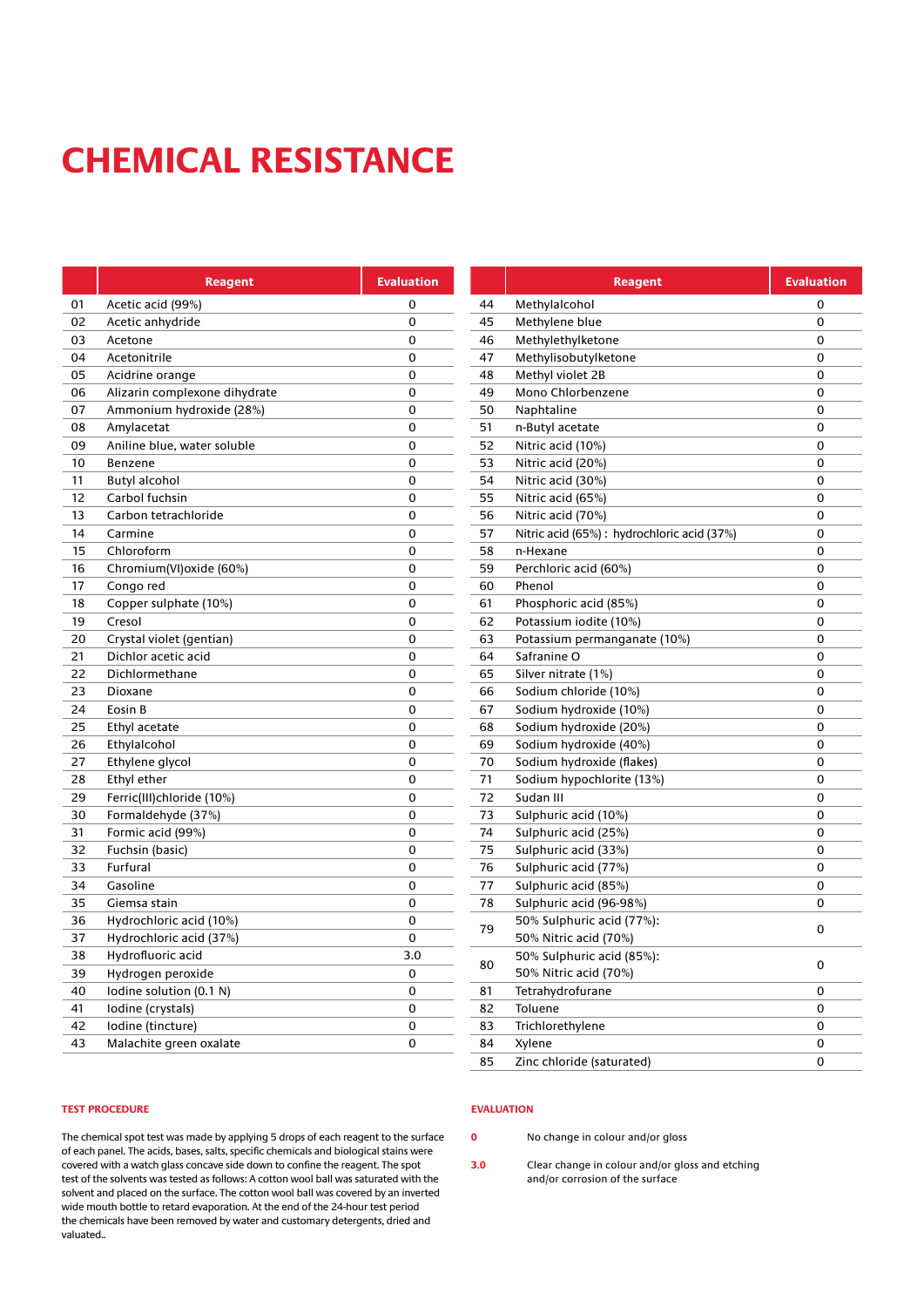### **FOR LABORATORY PERFECTION**

FRIDURIT Laboratory Technology is a business section of KYOCERA Fineceramics Solutions GmbH. Laboratory benchtops and sinks made of Technical Ceramics, as well as fume scrubbers and neutralisation units are designed, manufactured and sold under the brand name FRIDURIT.

FRIDURIT laboratory benchtops and sinks made of Technical Ceramics have been tried and tested for a great many years and in a wide variety of laboratory environments. They are hallmarked by their extreme resilience, individual design and lasting good looks.

Due to its exceptional material density FRIDURIT Technical Ceramics is more scratch-resistant than all other materials used in benchtops and has a pore-free surface.

FRIDURIT has years of experience in decentralized waste-air treatment at the laboratory fume cupboard itself as well as neutralisation of acid and alkaline waste-water directly at the source of emission. Treatment of harmful substances from water and air at source ensures efficient work processes, preservation of the building substance and protection of the environment.

FRIDURIT stands for leading knowhow in materials and innovative environmental technologies. Due to their extreme durability and suitability for recycling FRIDURIT products make a major contribution to sustainable manufacturing.



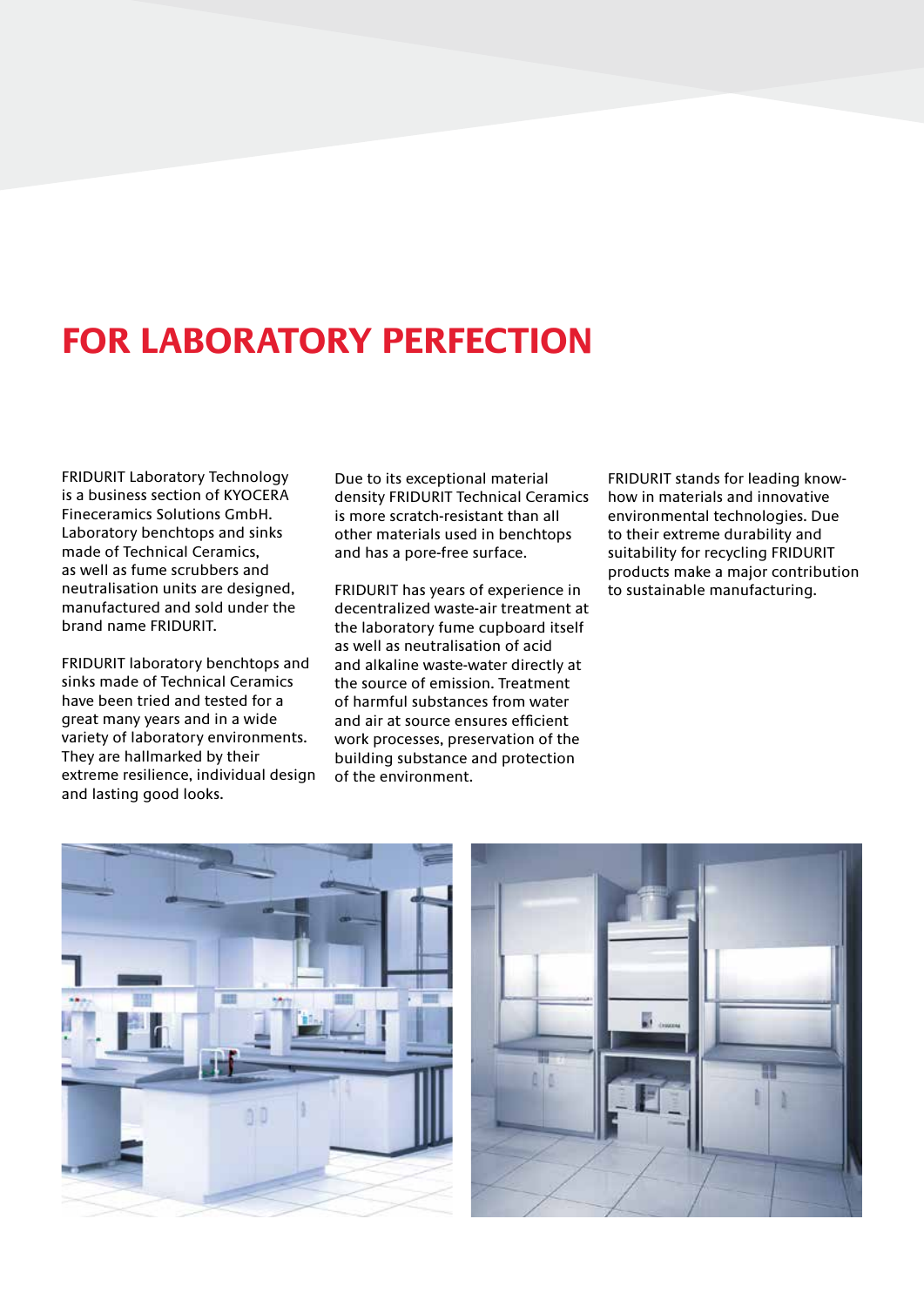# **INNOVATIVE SOLUTIONS FOR THE GLOBAL MARKET**

#### **INNOVATIONS FOR MORE THAN 150 YEARS**

With more than 150 years of experience in ceramic manufacturing, we offer a range of innovative solutions for many industries: system components for high technology applications in electrical and sensor technology, mechanical engineering, analytical technology, medical and semiconductor technology as well as laboratory technology. In the field of ceramic-to-metal assemblies we possess international leading know-how.

#### **SPECTRUM OF INNOVATIVE SOLUTIONS**

We see ourselves as a partner in the development of high-performance ceramic solutions, which give our customers added value and ensure their technological advantages. Our team advise comprehensive on the selection of ceramic materials, product design and project execution - from the development stage over the prototype fabrication to the serial.

#### **PARTNER OF A POWERFUL COMMUNITY**

Founded in 1863 in Mannheim as brickyard, known as "Deutsche Steinzeug" and later as "Friedrichsfeld GmbH", the business area Ceramics continued its successful development. Since September 2019, we are part of the KYOCERA Corporation, a world-leading ceramic and technology company.